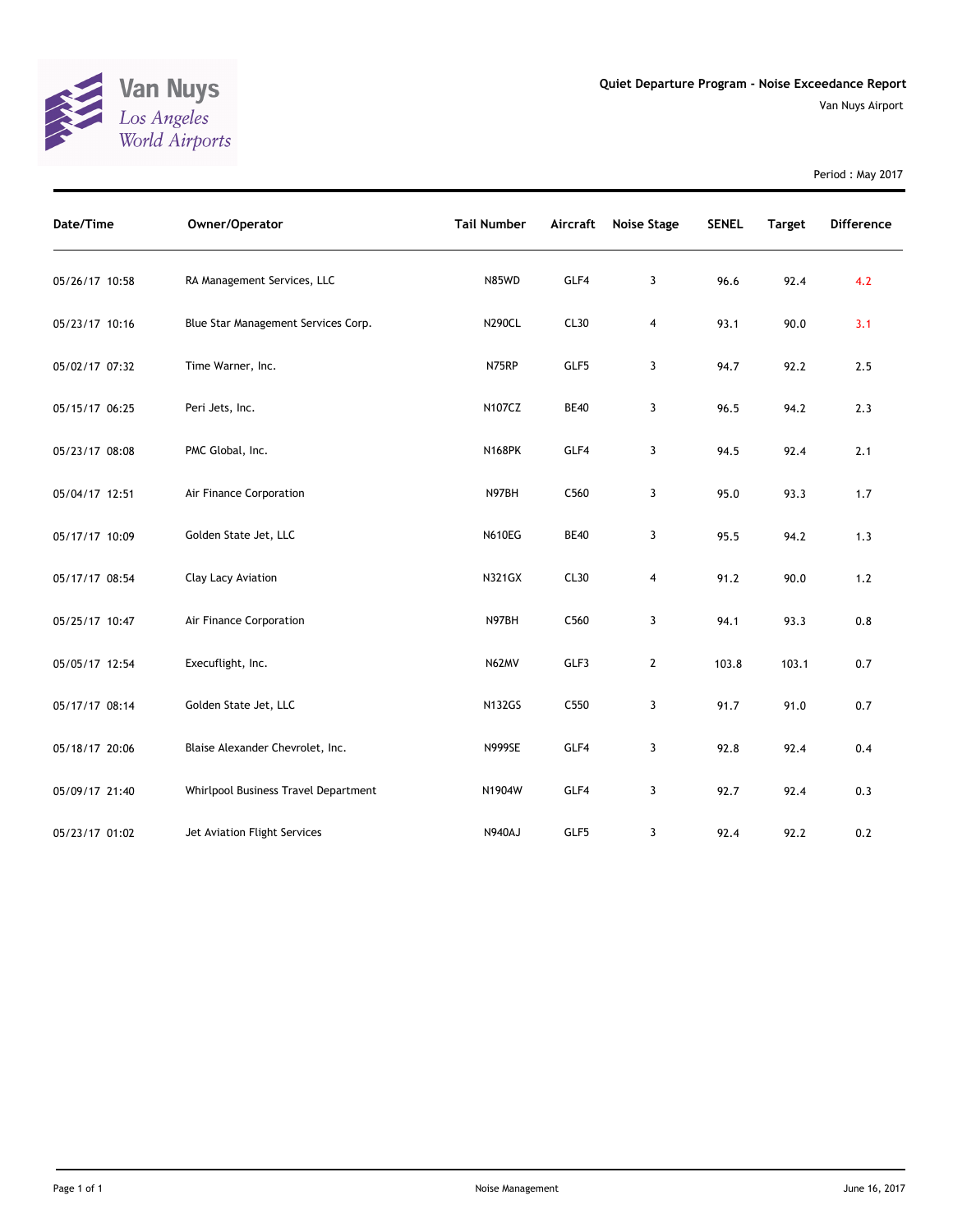

Period : May 2017

| Air Finance Corporation<br>$\overline{2}$<br>5<br>Golden State Jet, LLC<br>$\overline{2}$<br>19<br>Blue Star Management Services Corp.<br>$\mathbf{1}$<br>1<br>Execuflight, Inc.<br>Peri Jets, Inc.<br>Whirlpool Business Travel Department<br>Blaise Alexander Chevrolet, Inc.<br>2<br>RA Management Services, LLC<br>2<br>PMC Global, Inc.<br>3<br>Jet Aviation Flight Services<br>4<br>Time Warner, Inc.<br>7<br>Clay Lacy Aviation<br>209<br>1<br>711 Air Corporation<br>0<br>$\mathbf{1}$<br>AC Aviation Services, LLC<br>0<br>AC Aviation, LLC<br>0<br>Aero Jet Services, LLC<br>0<br>Aero Way, Inc.<br>0<br>AFLAC Inc<br>0<br>Al Dodds Aviation, Inc.<br>0<br>Alexander Aviation, LLC<br>0<br>Allen Lund Company, Inc.<br>0<br>Ambrose Corporation<br>0<br>Ameriflight Aviation<br>0<br>Amgen<br>0<br>Anderson Management Services, Inc.<br>0<br>Andrew Bettis Aviation<br>0<br>A-OK Jets, Inc.<br>0<br>Apollo Management, LP<br>0<br>AppleOne, LLC<br>0<br>Awaiting Documentation<br>0<br><b>Bannert Air</b><br>0<br>Beach Air II, LLC<br>0<br>Birds Eye Management, Inc.<br>0<br>BK Aviation, LLC<br>0<br>Blue Angel Aviation, LLC<br>0<br>Blue Star Management Services Corp<br>0<br>Bluebird Owner, LLC<br>0<br><b>Bluelink Jets AB</b><br>0<br>Boucvalt Aviation Services, LLC<br>0<br>BSAV, LLC<br>0<br>1 | Owner/Operator | <b>Departures Exceeding</b><br><b>Target Noise Level</b> | <b>Total Southbound</b><br><b>Jet Departures</b> |
|------------------------------------------------------------------------------------------------------------------------------------------------------------------------------------------------------------------------------------------------------------------------------------------------------------------------------------------------------------------------------------------------------------------------------------------------------------------------------------------------------------------------------------------------------------------------------------------------------------------------------------------------------------------------------------------------------------------------------------------------------------------------------------------------------------------------------------------------------------------------------------------------------------------------------------------------------------------------------------------------------------------------------------------------------------------------------------------------------------------------------------------------------------------------------------------------------------------------------------------------------------------------------------------------------------------------|----------------|----------------------------------------------------------|--------------------------------------------------|
|                                                                                                                                                                                                                                                                                                                                                                                                                                                                                                                                                                                                                                                                                                                                                                                                                                                                                                                                                                                                                                                                                                                                                                                                                                                                                                                        |                |                                                          |                                                  |
|                                                                                                                                                                                                                                                                                                                                                                                                                                                                                                                                                                                                                                                                                                                                                                                                                                                                                                                                                                                                                                                                                                                                                                                                                                                                                                                        |                |                                                          |                                                  |
|                                                                                                                                                                                                                                                                                                                                                                                                                                                                                                                                                                                                                                                                                                                                                                                                                                                                                                                                                                                                                                                                                                                                                                                                                                                                                                                        |                |                                                          |                                                  |
|                                                                                                                                                                                                                                                                                                                                                                                                                                                                                                                                                                                                                                                                                                                                                                                                                                                                                                                                                                                                                                                                                                                                                                                                                                                                                                                        |                |                                                          |                                                  |
|                                                                                                                                                                                                                                                                                                                                                                                                                                                                                                                                                                                                                                                                                                                                                                                                                                                                                                                                                                                                                                                                                                                                                                                                                                                                                                                        |                |                                                          |                                                  |
|                                                                                                                                                                                                                                                                                                                                                                                                                                                                                                                                                                                                                                                                                                                                                                                                                                                                                                                                                                                                                                                                                                                                                                                                                                                                                                                        |                |                                                          |                                                  |
|                                                                                                                                                                                                                                                                                                                                                                                                                                                                                                                                                                                                                                                                                                                                                                                                                                                                                                                                                                                                                                                                                                                                                                                                                                                                                                                        |                |                                                          |                                                  |
|                                                                                                                                                                                                                                                                                                                                                                                                                                                                                                                                                                                                                                                                                                                                                                                                                                                                                                                                                                                                                                                                                                                                                                                                                                                                                                                        |                |                                                          |                                                  |
|                                                                                                                                                                                                                                                                                                                                                                                                                                                                                                                                                                                                                                                                                                                                                                                                                                                                                                                                                                                                                                                                                                                                                                                                                                                                                                                        |                |                                                          |                                                  |
|                                                                                                                                                                                                                                                                                                                                                                                                                                                                                                                                                                                                                                                                                                                                                                                                                                                                                                                                                                                                                                                                                                                                                                                                                                                                                                                        |                |                                                          |                                                  |
|                                                                                                                                                                                                                                                                                                                                                                                                                                                                                                                                                                                                                                                                                                                                                                                                                                                                                                                                                                                                                                                                                                                                                                                                                                                                                                                        |                |                                                          |                                                  |
|                                                                                                                                                                                                                                                                                                                                                                                                                                                                                                                                                                                                                                                                                                                                                                                                                                                                                                                                                                                                                                                                                                                                                                                                                                                                                                                        |                |                                                          |                                                  |
|                                                                                                                                                                                                                                                                                                                                                                                                                                                                                                                                                                                                                                                                                                                                                                                                                                                                                                                                                                                                                                                                                                                                                                                                                                                                                                                        |                |                                                          |                                                  |
|                                                                                                                                                                                                                                                                                                                                                                                                                                                                                                                                                                                                                                                                                                                                                                                                                                                                                                                                                                                                                                                                                                                                                                                                                                                                                                                        |                |                                                          |                                                  |
|                                                                                                                                                                                                                                                                                                                                                                                                                                                                                                                                                                                                                                                                                                                                                                                                                                                                                                                                                                                                                                                                                                                                                                                                                                                                                                                        |                |                                                          |                                                  |
|                                                                                                                                                                                                                                                                                                                                                                                                                                                                                                                                                                                                                                                                                                                                                                                                                                                                                                                                                                                                                                                                                                                                                                                                                                                                                                                        |                |                                                          |                                                  |
|                                                                                                                                                                                                                                                                                                                                                                                                                                                                                                                                                                                                                                                                                                                                                                                                                                                                                                                                                                                                                                                                                                                                                                                                                                                                                                                        |                |                                                          |                                                  |
|                                                                                                                                                                                                                                                                                                                                                                                                                                                                                                                                                                                                                                                                                                                                                                                                                                                                                                                                                                                                                                                                                                                                                                                                                                                                                                                        |                |                                                          |                                                  |
|                                                                                                                                                                                                                                                                                                                                                                                                                                                                                                                                                                                                                                                                                                                                                                                                                                                                                                                                                                                                                                                                                                                                                                                                                                                                                                                        |                |                                                          |                                                  |
|                                                                                                                                                                                                                                                                                                                                                                                                                                                                                                                                                                                                                                                                                                                                                                                                                                                                                                                                                                                                                                                                                                                                                                                                                                                                                                                        |                |                                                          |                                                  |
|                                                                                                                                                                                                                                                                                                                                                                                                                                                                                                                                                                                                                                                                                                                                                                                                                                                                                                                                                                                                                                                                                                                                                                                                                                                                                                                        |                |                                                          |                                                  |
|                                                                                                                                                                                                                                                                                                                                                                                                                                                                                                                                                                                                                                                                                                                                                                                                                                                                                                                                                                                                                                                                                                                                                                                                                                                                                                                        |                |                                                          |                                                  |
|                                                                                                                                                                                                                                                                                                                                                                                                                                                                                                                                                                                                                                                                                                                                                                                                                                                                                                                                                                                                                                                                                                                                                                                                                                                                                                                        |                |                                                          |                                                  |
|                                                                                                                                                                                                                                                                                                                                                                                                                                                                                                                                                                                                                                                                                                                                                                                                                                                                                                                                                                                                                                                                                                                                                                                                                                                                                                                        |                |                                                          |                                                  |
|                                                                                                                                                                                                                                                                                                                                                                                                                                                                                                                                                                                                                                                                                                                                                                                                                                                                                                                                                                                                                                                                                                                                                                                                                                                                                                                        |                |                                                          |                                                  |
|                                                                                                                                                                                                                                                                                                                                                                                                                                                                                                                                                                                                                                                                                                                                                                                                                                                                                                                                                                                                                                                                                                                                                                                                                                                                                                                        |                |                                                          |                                                  |
|                                                                                                                                                                                                                                                                                                                                                                                                                                                                                                                                                                                                                                                                                                                                                                                                                                                                                                                                                                                                                                                                                                                                                                                                                                                                                                                        |                |                                                          |                                                  |
|                                                                                                                                                                                                                                                                                                                                                                                                                                                                                                                                                                                                                                                                                                                                                                                                                                                                                                                                                                                                                                                                                                                                                                                                                                                                                                                        |                |                                                          |                                                  |
|                                                                                                                                                                                                                                                                                                                                                                                                                                                                                                                                                                                                                                                                                                                                                                                                                                                                                                                                                                                                                                                                                                                                                                                                                                                                                                                        |                |                                                          |                                                  |
|                                                                                                                                                                                                                                                                                                                                                                                                                                                                                                                                                                                                                                                                                                                                                                                                                                                                                                                                                                                                                                                                                                                                                                                                                                                                                                                        |                |                                                          |                                                  |
|                                                                                                                                                                                                                                                                                                                                                                                                                                                                                                                                                                                                                                                                                                                                                                                                                                                                                                                                                                                                                                                                                                                                                                                                                                                                                                                        |                |                                                          |                                                  |
|                                                                                                                                                                                                                                                                                                                                                                                                                                                                                                                                                                                                                                                                                                                                                                                                                                                                                                                                                                                                                                                                                                                                                                                                                                                                                                                        |                |                                                          |                                                  |
|                                                                                                                                                                                                                                                                                                                                                                                                                                                                                                                                                                                                                                                                                                                                                                                                                                                                                                                                                                                                                                                                                                                                                                                                                                                                                                                        |                |                                                          |                                                  |
|                                                                                                                                                                                                                                                                                                                                                                                                                                                                                                                                                                                                                                                                                                                                                                                                                                                                                                                                                                                                                                                                                                                                                                                                                                                                                                                        |                |                                                          |                                                  |
|                                                                                                                                                                                                                                                                                                                                                                                                                                                                                                                                                                                                                                                                                                                                                                                                                                                                                                                                                                                                                                                                                                                                                                                                                                                                                                                        |                |                                                          |                                                  |
|                                                                                                                                                                                                                                                                                                                                                                                                                                                                                                                                                                                                                                                                                                                                                                                                                                                                                                                                                                                                                                                                                                                                                                                                                                                                                                                        |                |                                                          |                                                  |
|                                                                                                                                                                                                                                                                                                                                                                                                                                                                                                                                                                                                                                                                                                                                                                                                                                                                                                                                                                                                                                                                                                                                                                                                                                                                                                                        |                |                                                          |                                                  |
|                                                                                                                                                                                                                                                                                                                                                                                                                                                                                                                                                                                                                                                                                                                                                                                                                                                                                                                                                                                                                                                                                                                                                                                                                                                                                                                        |                |                                                          |                                                  |
|                                                                                                                                                                                                                                                                                                                                                                                                                                                                                                                                                                                                                                                                                                                                                                                                                                                                                                                                                                                                                                                                                                                                                                                                                                                                                                                        |                |                                                          |                                                  |
|                                                                                                                                                                                                                                                                                                                                                                                                                                                                                                                                                                                                                                                                                                                                                                                                                                                                                                                                                                                                                                                                                                                                                                                                                                                                                                                        |                |                                                          |                                                  |

The Van Nuys Airport Fly Friendly - Quiet Departure Program asks that operators of jet aircraft use manufacturer's or NBAA quiet departure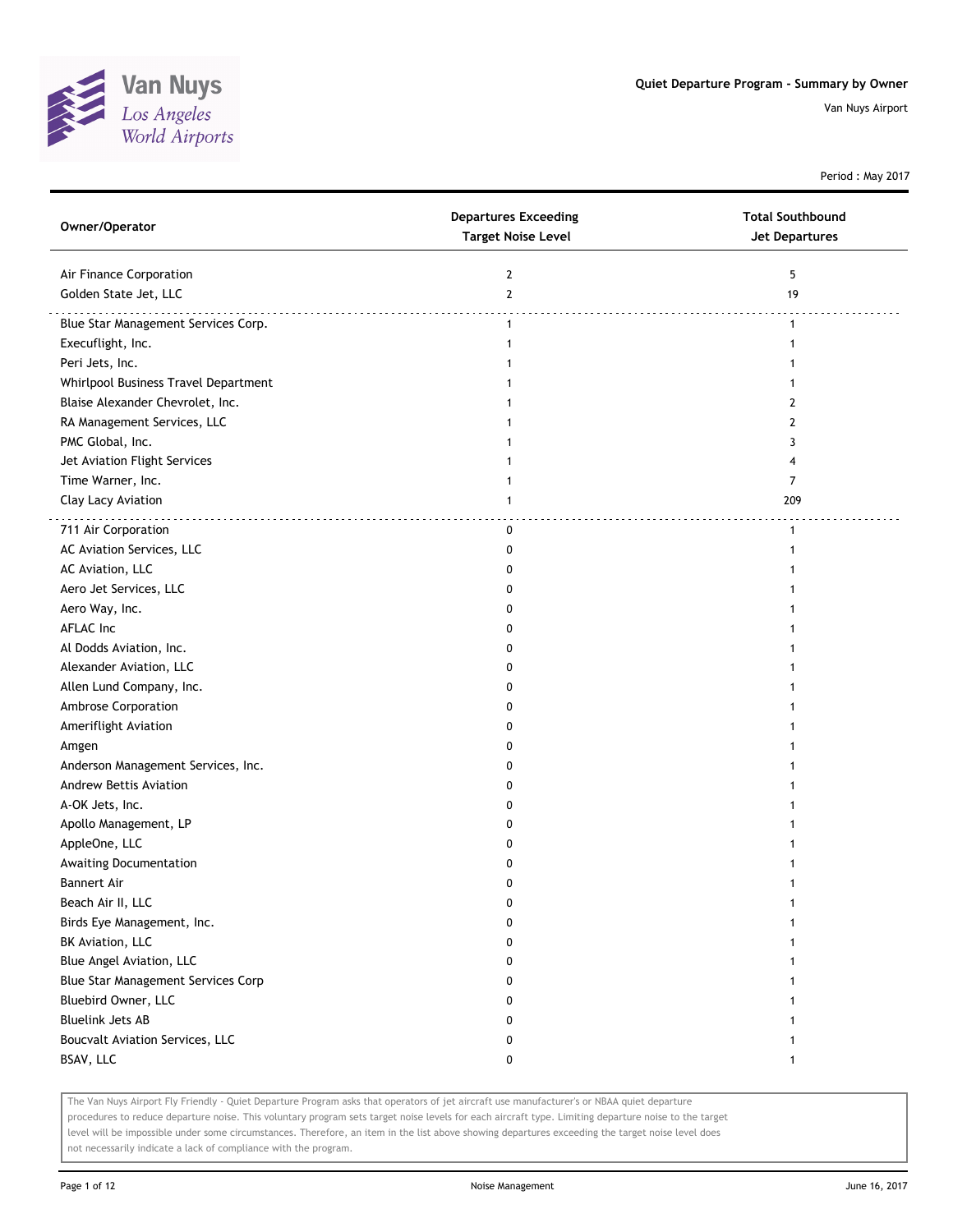

Period : May 2017

| Owner/Operator                         | <b>Departures Exceeding</b><br><b>Target Noise Level</b> | <b>Total Southbound</b><br>Jet Departures |
|----------------------------------------|----------------------------------------------------------|-------------------------------------------|
| C.C. Calzone, LLC                      | 0                                                        | 1                                         |
| Caledon Aviation, LLC                  | 0                                                        |                                           |
| Caliber Jet                            | 0                                                        |                                           |
| Calvin Klein Studio, LLC               | 0                                                        |                                           |
| Carnival Corporation                   | 0                                                        |                                           |
| Cassandra Lee Flight Operations, LLC   | 0                                                        | 1                                         |
| Cavendish Investing, Ltd.              | 0                                                        |                                           |
| Central Missouri Aviation, Inc         | 0                                                        |                                           |
| Century Jets                           | 0                                                        |                                           |
| Cessna Aircraft Company                | 0                                                        |                                           |
| <b>Cessna Finance Corporation</b>      | 0                                                        |                                           |
| Challenger Aircraft Charters, LLC      | 0                                                        |                                           |
| Charlie Romeo, LLC                     | 0                                                        |                                           |
| <b>Childress Aviation</b>              | 0                                                        |                                           |
| Clear Channel Communication, Inc.      | 0                                                        |                                           |
| <b>Cloud Nine Aviation</b>             | 0                                                        |                                           |
| CMC Aviaiton Holdings, LLC             | 0                                                        |                                           |
| Corrao, Inc.                           | 0                                                        |                                           |
| Cox Enterprises, Inc.                  | 0                                                        |                                           |
| Crawford Products Company, Inc.        | 0                                                        |                                           |
| Crestmont 65, LLC                      | 0                                                        |                                           |
| Critical Air Response Enterprises, LLC | 0                                                        |                                           |
| D.S. Advisors, Inc.                    | 0                                                        |                                           |
| Darwin Air, Ltd.                       | 0                                                        |                                           |
| Desert Wings, LLC                      | 0                                                        | 1                                         |
| Diamond Aviation                       | 0                                                        | 1                                         |
| Dickman Aviation, LLC                  | 0                                                        |                                           |
| Disaster Flight Services, LLC          | 0                                                        |                                           |
| DMJG Holdings, LLC                     | 0                                                        |                                           |
| Dole Foods Flight Operations, Inc.     | 0                                                        |                                           |
| Dora13, LLC                            | 0                                                        |                                           |
| Dorato Jets, LLC                       | 0                                                        |                                           |
| DRW Aviation, LLC                      | 0                                                        |                                           |
| DT Equipment Leasing, LLC              | 0                                                        |                                           |
| Dumont Aircraft Sales, LLC             | 0                                                        |                                           |
| Duncan Aviation, Inc.                  | 0                                                        |                                           |
| Earth Star, Inc.                       | 0                                                        |                                           |
| <b>East Holdings Limited</b>           | 0                                                        |                                           |
| EC Aviation Holdings, LLC              | 0                                                        |                                           |
| Energy Education of Montana, Inc.      | 0                                                        |                                           |
| Everair, LLC                           | 0                                                        | 1                                         |

The Van Nuys Airport Fly Friendly - Quiet Departure Program asks that operators of jet aircraft use manufacturer's or NBAA quiet departure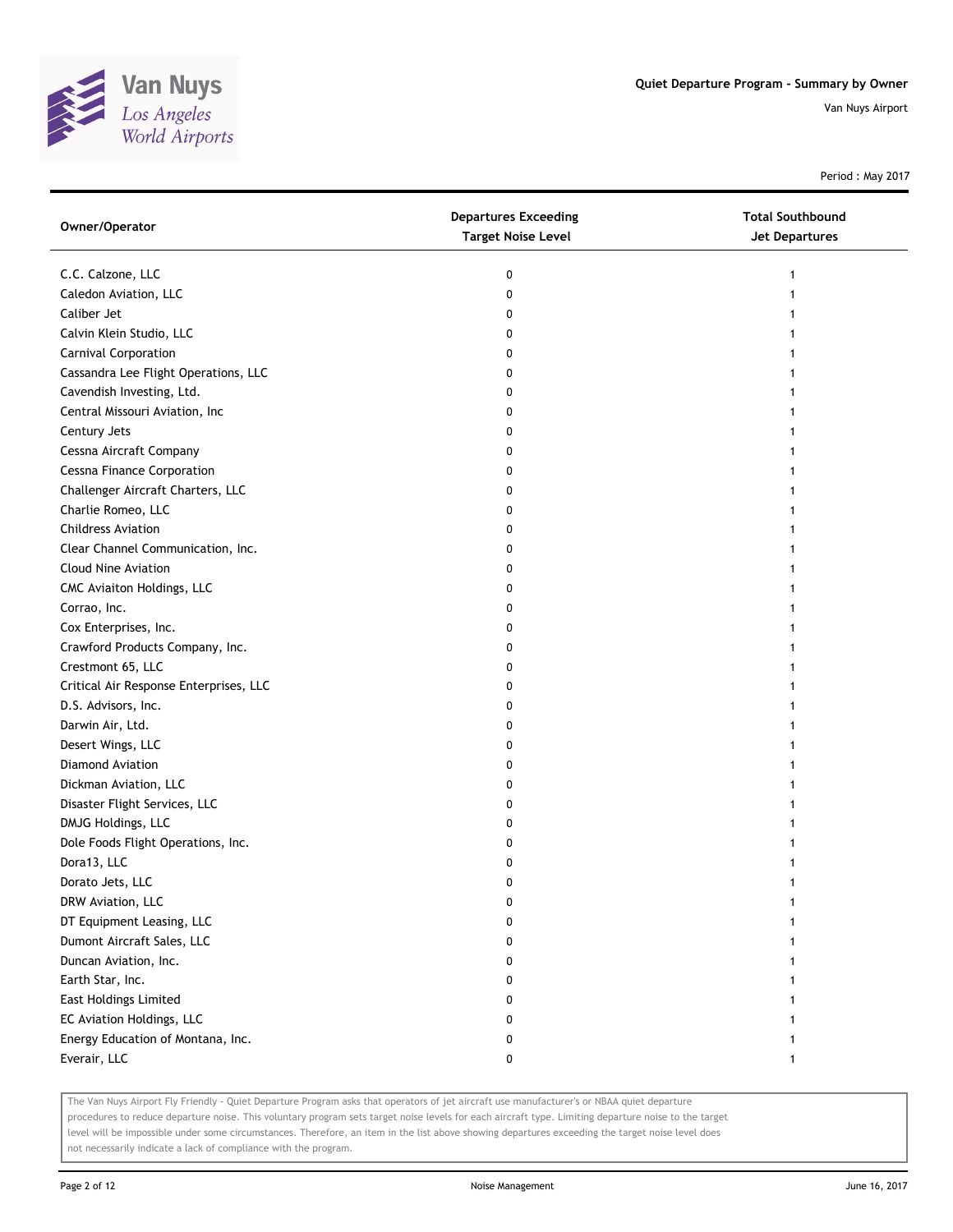

Period : May 2017

| Owner/Operator                          | <b>Departures Exceeding</b><br><b>Target Noise Level</b> | <b>Total Southbound</b><br><b>Jet Departures</b> |
|-----------------------------------------|----------------------------------------------------------|--------------------------------------------------|
| Executive Air D.R., Ltd.                | 0                                                        | 1                                                |
| Executive Fliteways, Inc.               | 0                                                        | 1                                                |
| Exelis, Inc                             | 0                                                        |                                                  |
| Fair Wind Air Charter                   | 0                                                        |                                                  |
| Fairmont Aviation, LLC                  | 0                                                        |                                                  |
| Falcon 50, LLC                          | 0                                                        |                                                  |
| Fifth Third Bank                        | 0                                                        | 1                                                |
| First Jet                               | 0                                                        | 1                                                |
| First Quality Falcon, LLC               | 0                                                        | 1                                                |
| Flightexec                              | 0                                                        |                                                  |
| Fly Phenon 208, LLC                     | 0                                                        |                                                  |
| FT Enterprise Transport Systems, LLC    | 0                                                        |                                                  |
| G200 Aircraft Leasing, Inc.             | 0                                                        |                                                  |
| Gama Aviation                           | 0                                                        |                                                  |
| Gateway Aviation, Inc.                  | 0                                                        |                                                  |
| General Electric Capital Corporation    | 0                                                        |                                                  |
| Gifford, David K.                       | 0                                                        | 1                                                |
| Glass Aviation, Inc.                    | 0                                                        | 1                                                |
| Global Aircraft, LLC                    | 0                                                        | 1                                                |
| Global Flight, Inc.                     | 0                                                        |                                                  |
| Global Jet Aviation, Ltd.               | 0                                                        |                                                  |
| Global Next Generation, LLC             | 0                                                        |                                                  |
| GNLD International, LLC                 | 0                                                        |                                                  |
| Grancor Aviation Inc.                   | 0                                                        |                                                  |
| Gruffy, LLC                             | 0                                                        |                                                  |
| <b>GTC Management Services</b>          | 0                                                        |                                                  |
| Gulf Group Enterprises, LLC             | 0                                                        |                                                  |
| Gulf States Toyota, Inc.                | 0                                                        | 1                                                |
| <b>Gulfstream Aerospace Corporation</b> | 0                                                        |                                                  |
| Guthy-Renker Aviation, LLC              | 0                                                        |                                                  |
| Harpe Air, LLC                          | 0                                                        |                                                  |
| Hawker RC7 LLC                          | 0                                                        |                                                  |
| Heaven Express, LLC                     | U                                                        |                                                  |
| Hoak Travel, Inc.                       | 0                                                        |                                                  |
| IAC/InterActive Corporation             | 0                                                        |                                                  |
| <b>ICC Aviation Limited</b>             | 0                                                        |                                                  |
| Jabil Circuit Company                   | 0                                                        |                                                  |
| JAE Aviation, LLC                       | 0                                                        |                                                  |
| Jayhawk 910VP, LLC                      | 0                                                        |                                                  |
| Jet Charter, Inc.                       | 0                                                        |                                                  |
| Jet Link Investments, Inc.              | 0                                                        | 1                                                |

The Van Nuys Airport Fly Friendly - Quiet Departure Program asks that operators of jet aircraft use manufacturer's or NBAA quiet departure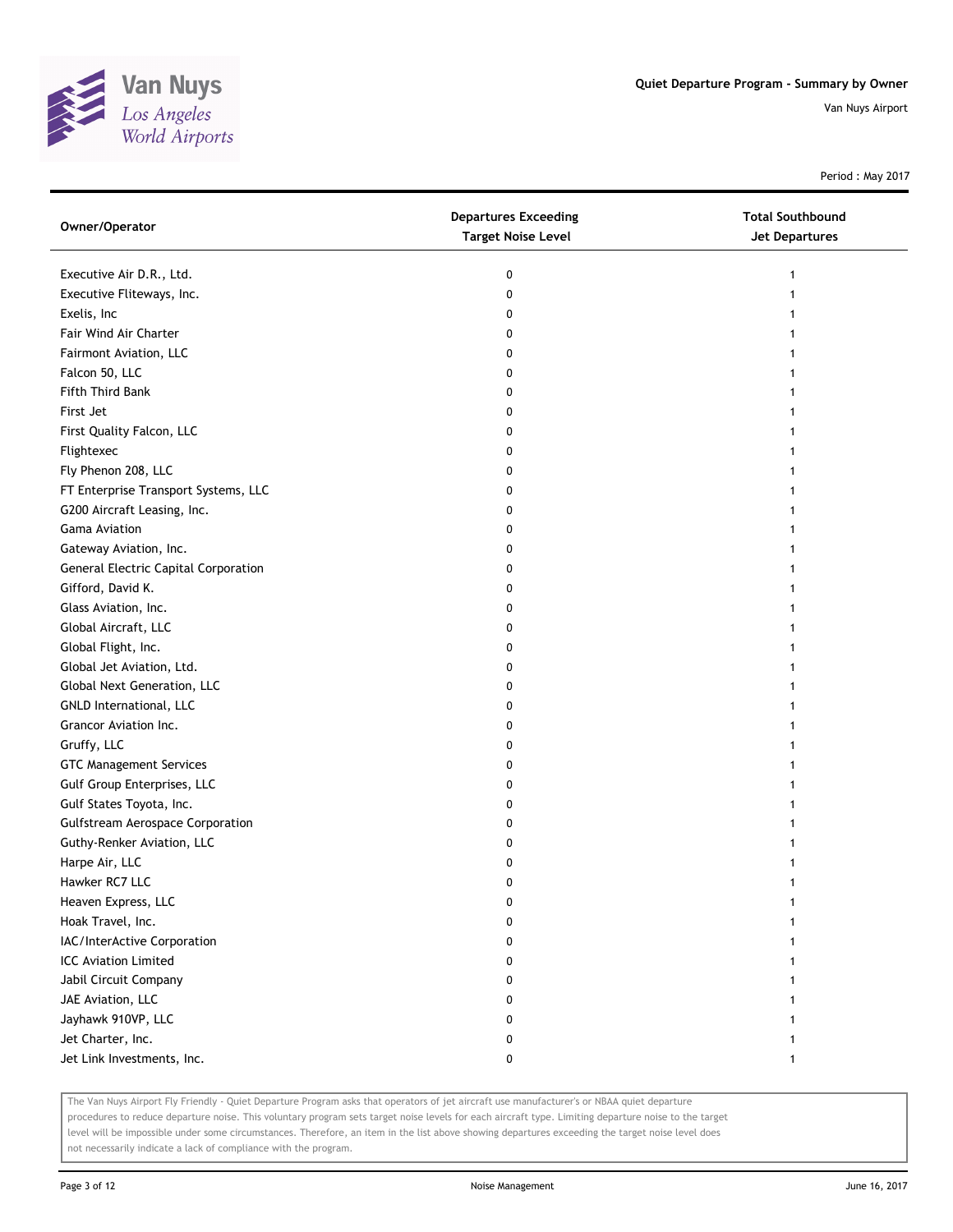

Period : May 2017

| Owner/Operator                                     | <b>Departures Exceeding</b><br><b>Target Noise Level</b> | <b>Total Southbound</b><br><b>Jet Departures</b> |
|----------------------------------------------------|----------------------------------------------------------|--------------------------------------------------|
| Jet Tech Ltd.                                      | 0                                                        | 1                                                |
| JetSelect Aviation, LLC                            | 0                                                        | 1                                                |
| Journey Aviation                                   | 0                                                        |                                                  |
| JPC FALCON 1109 LLC                                | 0                                                        |                                                  |
| JS CJ3 LLC                                         | 0                                                        |                                                  |
| K & L Aircraft Holding, LLC                        | 0                                                        | 1                                                |
| K5-Aviation GmbH                                   | 0                                                        | 1                                                |
| Kendall Aviation, LLC                              | 0                                                        | 1                                                |
| Key Air, LLC                                       | 0                                                        |                                                  |
| Key, Charles B.                                    | 0                                                        |                                                  |
| Keystone Aviation, LLC                             | 0                                                        |                                                  |
| <b>KPK Heliport</b>                                | 0                                                        |                                                  |
| Krystal Air, LLC                                   | 0                                                        |                                                  |
| KW770, LLC                                         | 0                                                        |                                                  |
| L & L Leasing V, LLC                               | 0                                                        |                                                  |
| La Muse Partners, LLC                              | 0                                                        | 1                                                |
| Lea King, LLC                                      | 0                                                        | 1                                                |
| Leading Edge, LLC                                  | 0                                                        | 1                                                |
| Lear Financing, LLC                                | 0                                                        |                                                  |
| Leavitt Group Wings, LLC                           | 0                                                        |                                                  |
| LIMA ZULU AIRCRAFT CORP                            | 0                                                        |                                                  |
| Link Conexion Aerea Sa De Cv                       | 0                                                        |                                                  |
| Lyon Aviation                                      | 0                                                        |                                                  |
| Makaira Aircraft Sales, LLC                        | 0                                                        |                                                  |
| Malibu Consulting, Ltd.                            | 0                                                        |                                                  |
| Manufacturers & Traders Trust Company              | 0                                                        |                                                  |
| Maritime Sales & Leasing, Inc                      | 0                                                        |                                                  |
| Marmalade Skies, LLC                               | 0                                                        |                                                  |
| Marvin Leasing LLC                                 | 0                                                        |                                                  |
| Max Air, LLC                                       | 0                                                        |                                                  |
| <b>MC Group</b>                                    | 0                                                        |                                                  |
| McDonald Aviation, LLC                             | 0                                                        |                                                  |
| Messenger Air, LLC                                 | 0                                                        |                                                  |
| Michael Kors Aviation, LLC                         | 0                                                        |                                                  |
| Midland Financial Company Flight Department        | 0                                                        |                                                  |
| Milam Aviation, LLC                                | 0                                                        |                                                  |
| Mirage Resorts, Inc.                               | 0                                                        |                                                  |
| Moonshot Express, LLC                              | 0                                                        |                                                  |
| Morningstar Partners, Ltd., DBA Auroa Jet Partners | 0                                                        |                                                  |
| MSG Aircraft Leasing, LLC                          | 0                                                        |                                                  |
| MUSTANG426NS LLC                                   | 0                                                        | $\mathbf{1}$                                     |

The Van Nuys Airport Fly Friendly - Quiet Departure Program asks that operators of jet aircraft use manufacturer's or NBAA quiet departure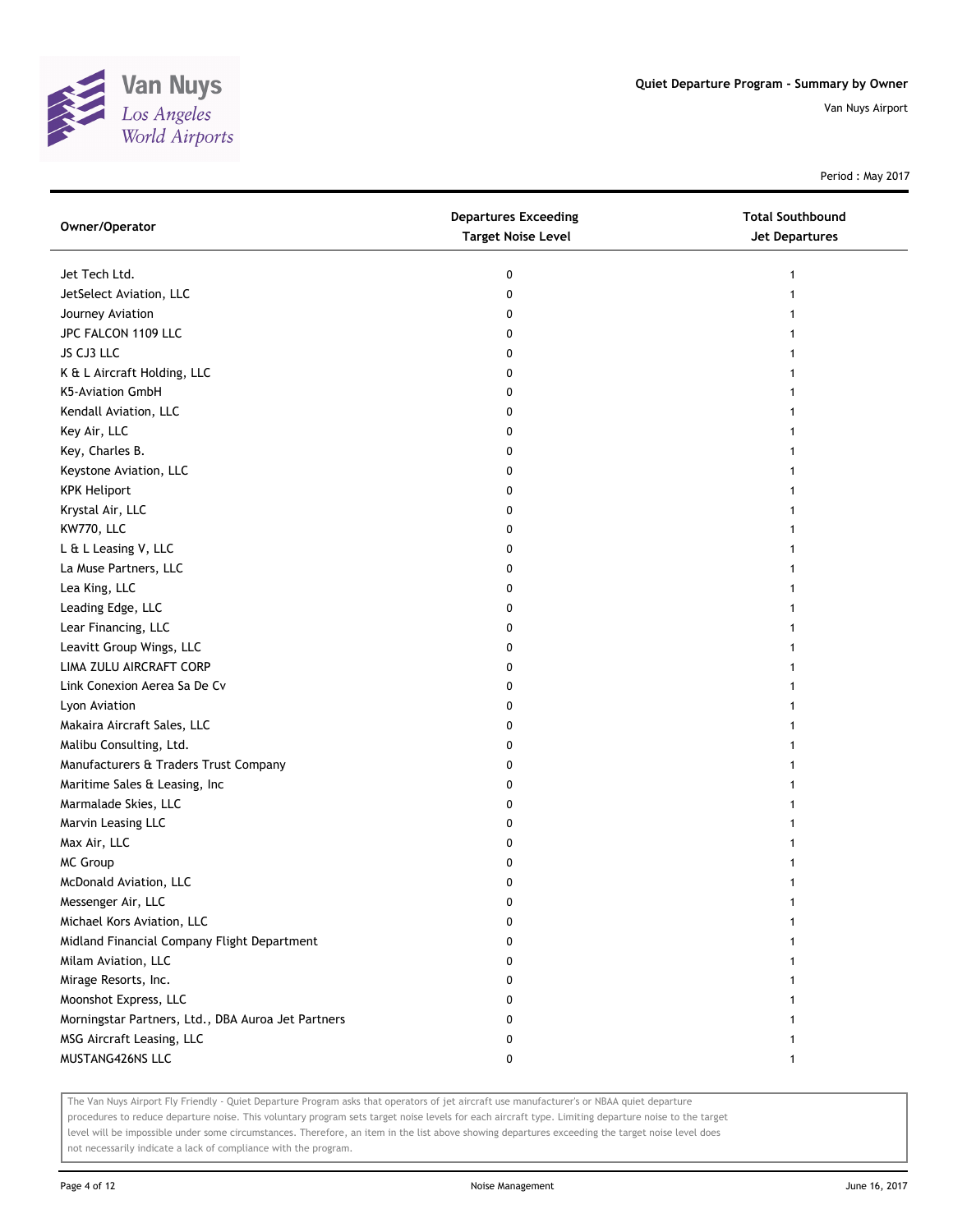

Period : May 2017

| Owner/Operator                           | <b>Departures Exceeding</b><br><b>Target Noise Level</b> | <b>Total Southbound</b><br>Jet Departures |
|------------------------------------------|----------------------------------------------------------|-------------------------------------------|
| N&MD Investment Corporation              | 0                                                        | 1                                         |
| N620PJ, LLC                              | 0                                                        |                                           |
| Najafi Aviation, LLC                     | 0                                                        |                                           |
| Namaya, Inc.                             | 0                                                        |                                           |
| <b>NASCAR Aviation</b>                   | 0                                                        |                                           |
| National Education Loan Network, Inc.    | 0                                                        |                                           |
| NETJETS SALES INC                        | 0                                                        |                                           |
| New Process Steel, LP                    | 0                                                        |                                           |
| Niznick Enterprises, Inc.                | 0                                                        |                                           |
| North American Jet                       | 0                                                        |                                           |
| North Central Management, Inc.           | 0                                                        |                                           |
| NWA Partners, LLC                        | 0                                                        |                                           |
| OB Air, LLC                              | 0                                                        |                                           |
| Ocean Air Aviation                       | 0                                                        |                                           |
| Pacific Coast Aviation, Inc.             | 0                                                        |                                           |
| Pacific Coast Jet Charter, Inc.          | 0                                                        |                                           |
| Pacific Coast Jet, LLC                   | 0                                                        |                                           |
| Palmer Aviation Leasing, LLC             | 0                                                        |                                           |
| PCS Aviation Services, LLC               | 0                                                        |                                           |
| Pebuny, LLC                              | 0                                                        |                                           |
| Peco Air, LLC                            | 0                                                        |                                           |
| Pinnacle Aviation, Inc.                  | 0                                                        |                                           |
| Platinum Aviation, LLC                   | 0                                                        |                                           |
| Poplar Glen, LLC                         | 0                                                        |                                           |
| Premier Jets, Inc.                       | 0                                                        |                                           |
| Private Jets, Inc.                       | 0                                                        |                                           |
| R.O.P. Aviation, Inc.                    | 0                                                        |                                           |
| Rail Management & Consulting Corporation | 0                                                        |                                           |
| Rainier Aviation, Inc.                   | 0                                                        |                                           |
| Red, White, & Blue Pictures, Inc.        | 0                                                        |                                           |
| Revolution Worldwide, LLC                | 0                                                        |                                           |
| Rex Realty Company                       | 0                                                        |                                           |
| RG Aviation, LLC                         | 0                                                        |                                           |
| RJS Development Corp.                    | 0                                                        |                                           |
| Roma 550, LLC                            | 0                                                        |                                           |
| Royal Pacific Aviation CL 600, LLC       | 0                                                        |                                           |
| Run Away, LLC                            | 0                                                        |                                           |
| SC Aviation Inc                          | 0                                                        |                                           |
| Schmidt, Eric E.                         | 0                                                        | 1                                         |
| Sentient Flight Group, LLC               | 0                                                        | 1                                         |
| Sierra Papa, Inc.                        | 0                                                        | 1                                         |

The Van Nuys Airport Fly Friendly - Quiet Departure Program asks that operators of jet aircraft use manufacturer's or NBAA quiet departure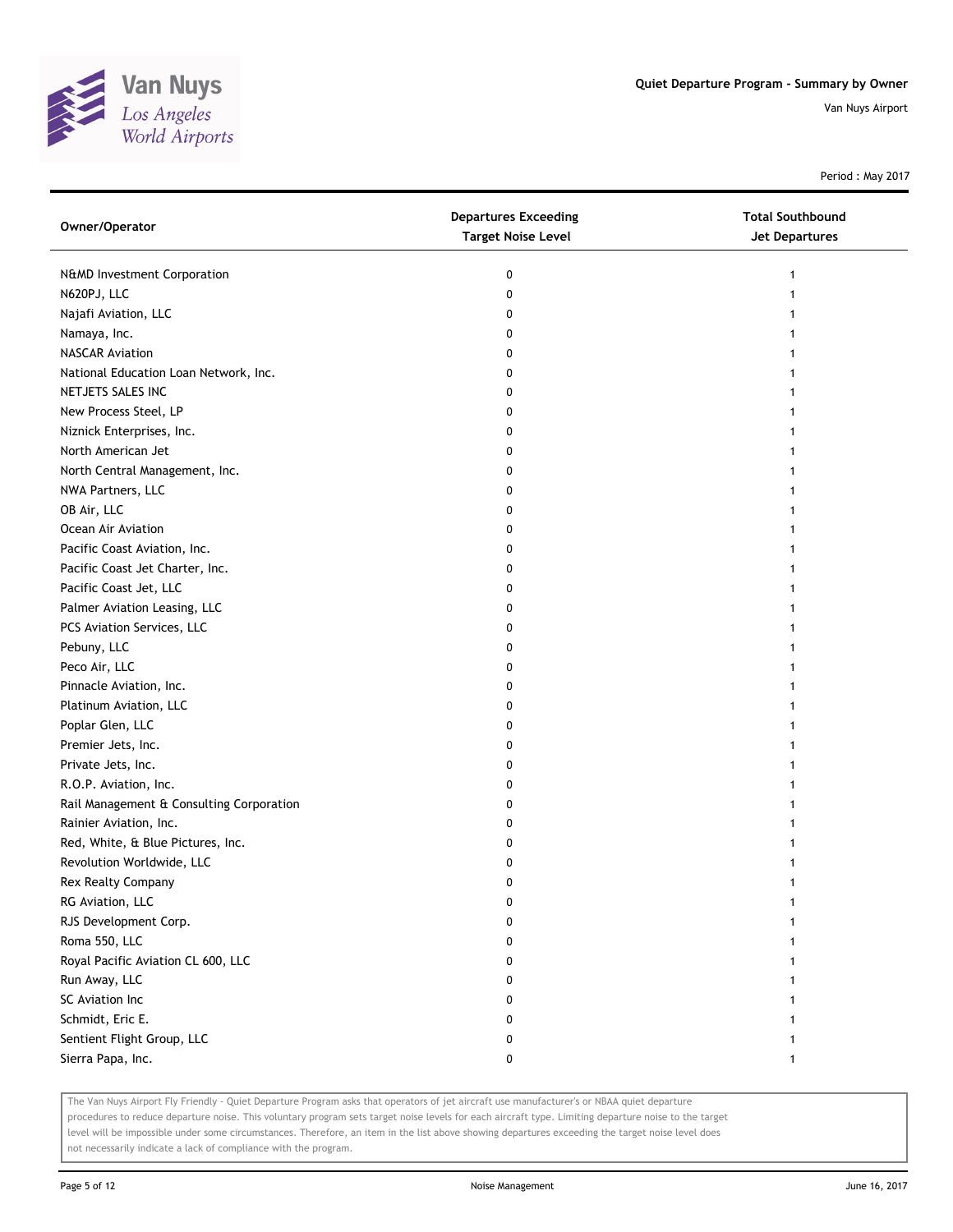

Period : May 2017

| Owner/Operator                         | <b>Departures Exceeding</b><br><b>Target Noise Level</b> | <b>Total Southbound</b><br>Jet Departures |
|----------------------------------------|----------------------------------------------------------|-------------------------------------------|
| Silverleaf Aviation, LLC               | 0                                                        |                                           |
| Sky Tactic Holdings, Ltd.              | 0                                                        |                                           |
| Skyservice Business Aviation Inc       | 0                                                        |                                           |
| Southern Palms Leasing, LLC            | 0                                                        |                                           |
| Stephens Institute                     | 0                                                        |                                           |
| Sterling Aviation, Inc.                | 0                                                        |                                           |
| Swift Properties, LLC                  | 0                                                        |                                           |
| Tempus Jets                            | 0                                                        |                                           |
| TFK Aviation, Inc.                     | 0                                                        |                                           |
| The Futura Corporation                 | 0                                                        |                                           |
| The Tornante Company, LLC              | 0                                                        |                                           |
| Tikchik, LLC                           | 0                                                        |                                           |
| Timberland Aviation, Inc.              | 0                                                        |                                           |
| Tracinda Corporation Flight Department | 0                                                        |                                           |
| Tristen Aviation Group, LLC            | 0                                                        |                                           |
| <b>TVPX</b>                            | 0                                                        |                                           |
| United Group Aviation, LLC             | 0                                                        |                                           |
| UNITED SERVICES AUTOMOBILE ASSOCIATION | 0                                                        |                                           |
| V.T. Aviation, LLC                     | 0                                                        |                                           |
| Valdosta Mall, Inc.                    | 0                                                        |                                           |
| Valley Horizons, LLC                   | 0                                                        |                                           |
| Valley Logistics, LLC                  | 0                                                        |                                           |
| VICI Aviation, LLC                     | 0                                                        |                                           |
| VistaJet Limited                       | 0                                                        |                                           |
| VISTAJET Luftfahrtunternehmen GmbH     | 0                                                        |                                           |
| <b>VMI Enterprises LLC</b>             | 0                                                        |                                           |
| Wal-Mart Stores Inc                    | 0                                                        |                                           |
| Wal-Mart Stores, Inc.                  | 0                                                        |                                           |
| WCA Holdings IV, LLC                   | 0                                                        |                                           |
| West Pac Aviation, LLC                 | 0                                                        |                                           |
| West Ridge Air II, LLC                 | 0                                                        |                                           |
| Western Airways, Inc.                  | 0                                                        |                                           |
| White Pint Two, LLC                    | 0                                                        |                                           |
| Whiteco Industries, Inc.               | 0                                                        |                                           |
| William Goeken                         | 0                                                        |                                           |
| Winnepeg, LLC                          | 0                                                        |                                           |
| Yu, Tian                               | 0                                                        |                                           |
| Yuntian 2 Leasing Company, Ltd.        | 0                                                        |                                           |
| 1st Avenue TJC, LLC                    | 0                                                        | 2                                         |
| 650 NB, LLC                            | 0                                                        | $\mathbf{2}$                              |
| 771 JT, LLC                            | 0                                                        | $\mathbf{2}$                              |

The Van Nuys Airport Fly Friendly - Quiet Departure Program asks that operators of jet aircraft use manufacturer's or NBAA quiet departure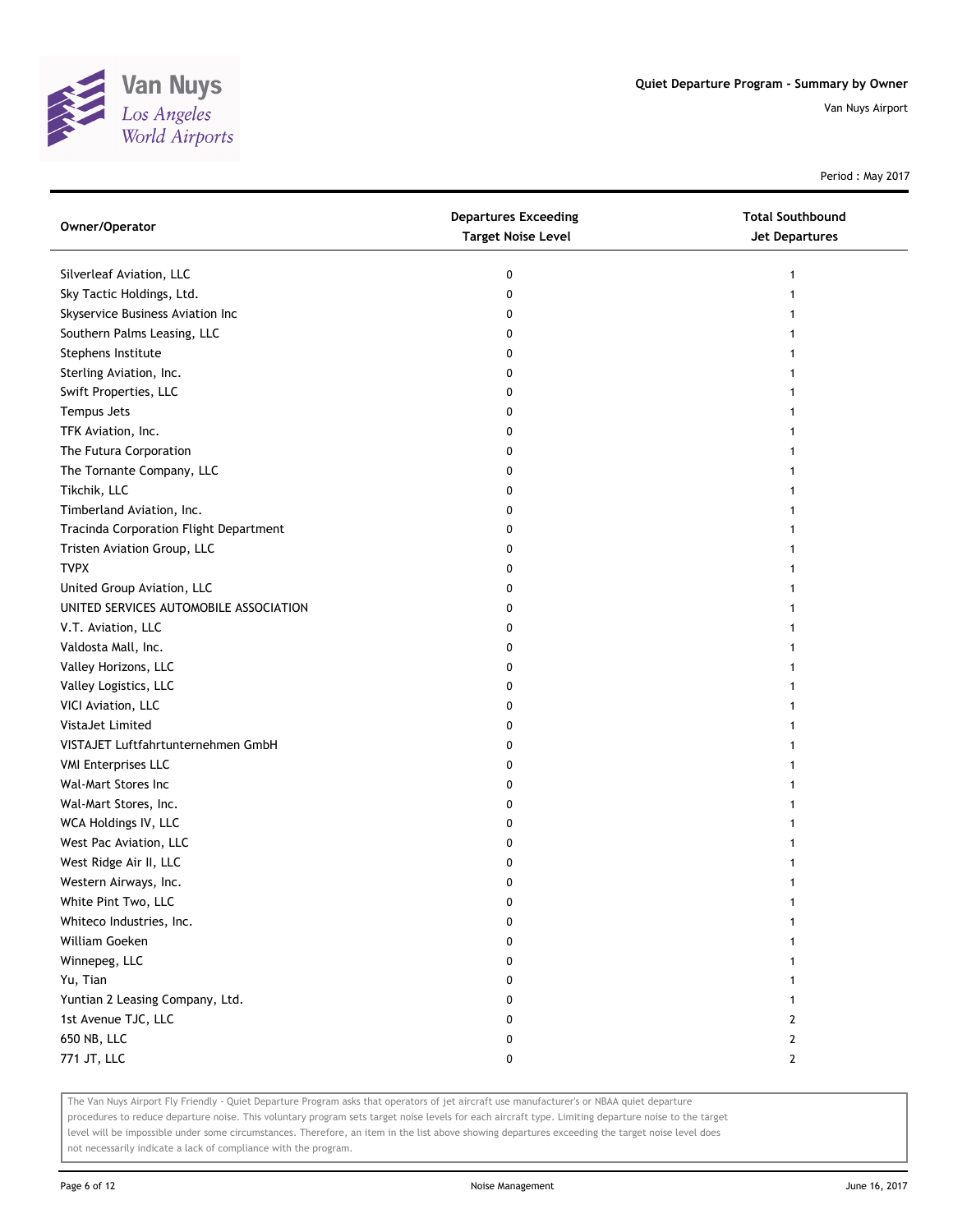

Period : May 2017

| Owner/Operator                        | <b>Departures Exceeding</b><br><b>Target Noise Level</b> | <b>Total Southbound</b><br><b>Jet Departures</b> |
|---------------------------------------|----------------------------------------------------------|--------------------------------------------------|
|                                       |                                                          |                                                  |
| Aero Air, LLC                         | 0                                                        | 2                                                |
| Air Rutter International              | 0                                                        | $\mathbf{2}$                                     |
| Airway Charter Services               | 0                                                        | 2                                                |
| Amigos Ventures, LLC                  | 0                                                        | 2                                                |
| Ares Technical Administration, LLC    | 0                                                        | 2                                                |
| Asia Jet Partners Limited             | 0                                                        | 2                                                |
| ATI Jet, Inc.                         | 0                                                        | 2                                                |
| Aviation Enterprises, Inc.            | 0                                                        | 2                                                |
| BH Aviation, Ltd.                     | 0                                                        | 2                                                |
| <b>Black Falcon LLC</b>               | 0                                                        | 2                                                |
| <b>Blossom Valley Aviation</b>        | 0                                                        | 2                                                |
| <b>Business Aircraft Leasing, INC</b> | 0                                                        | $\mathbf{2}$                                     |
| Business Aircraft Leasing, Inc.       | 0                                                        | $\mathbf{2}$                                     |
| Canyon Partners, LLC                  | 0                                                        | $\mathbf{2}$                                     |
| CB Air, LLC                           | 0                                                        | 2                                                |
| CCF Brands, LLC                       | 0                                                        | 2                                                |
| Chartright Air, Inc.                  | 0                                                        | $\mathbf{2}$                                     |
| Chevron U.S.A., Inc.                  | 0                                                        | 2                                                |
| Cloud Nine Aviation, LLC              | 0                                                        | 2                                                |
| Corporate Air, LLC                    | 0                                                        | 2                                                |
| Corporate Flight International        | 0                                                        | 2                                                |
| Cove Aviation Partners, LLC           | 0                                                        | 2                                                |
| Crescent Heights Sales, Inc.          | 0                                                        | 2                                                |
| CTP Aviation, LLC                     | 0                                                        | $\mathbf{2}$                                     |
| D.W. Morgan Company                   | 0                                                        | 2                                                |
| DD251, LLC                            | 0                                                        | 2                                                |
| Echo Leasing, LLC                     | 0                                                        | 2                                                |
| FJ900, Inc.                           | 0                                                        | 2                                                |
| Flightworks                           | 0                                                        | 2                                                |
| Gates Group Air, LLC                  | 0                                                        | 2                                                |
| Hamish LLC                            | 0                                                        | 2                                                |
| Haymon Sports, LLC                    | 0                                                        | $\mathbf{2}$                                     |
| Highlands Group, LLC                  | U                                                        | $\mathbf{z}$                                     |
| Honda Jet                             | 0                                                        | 2                                                |
| <b>HUM-AIR LLC</b>                    | 0                                                        | 2                                                |
| IHeartmedia Management Services, INC  | 0                                                        | 2                                                |
| Jet Aviation Business Jets, Inc.      | 0                                                        | 2                                                |
| Jet Aviation Flight Services, Inc.    | 0                                                        | 2                                                |
| Jet Engine Technology Corporation     | 0                                                        | 2                                                |
| Jet Linx Aviation, LLC                | 0                                                        | 2                                                |
| JetSet Airlines, LLC                  | 0                                                        | 2                                                |

The Van Nuys Airport Fly Friendly - Quiet Departure Program asks that operators of jet aircraft use manufacturer's or NBAA quiet departure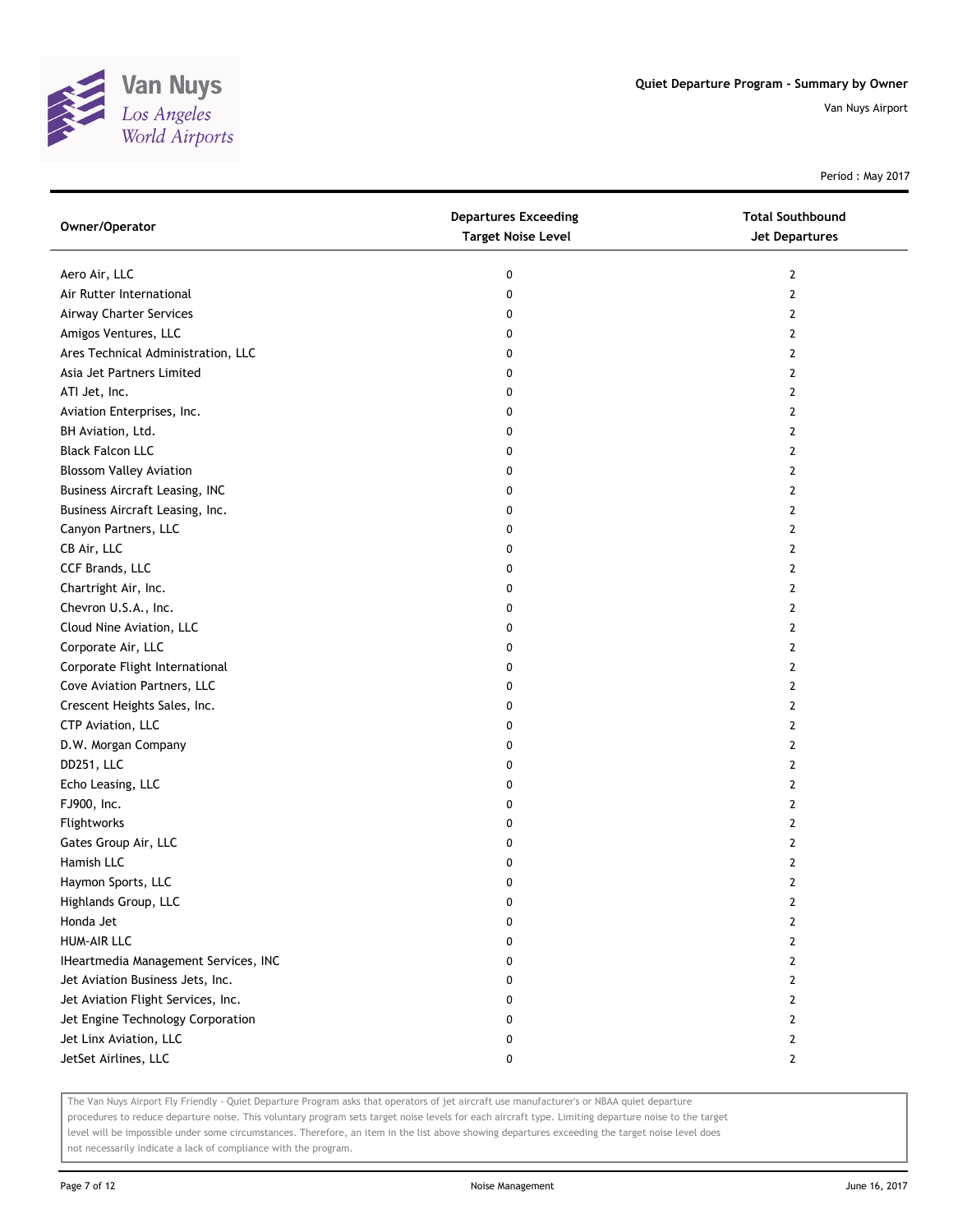

Period : May 2017

| Owner/Operator                         | <b>Departures Exceeding</b><br><b>Target Noise Level</b> | <b>Total Southbound</b><br><b>Jet Departures</b> |
|----------------------------------------|----------------------------------------------------------|--------------------------------------------------|
| Jim Falk Lexus of Beverly Hills        | 0                                                        | 2                                                |
| KJC Asset Management, LLC              | 0                                                        | 2                                                |
| KJP, LLC                               | 0                                                        | 2                                                |
| Landmark Aviation                      | 0                                                        | 2                                                |
| Langham Developments, LLC              | 0                                                        | 2                                                |
| Lavinia Aircraft Leasing, LLC          | 0                                                        | 2                                                |
| Luft Aviation Charter, Pty. Ltd.       | 0                                                        | 2                                                |
| Mendota Aircraft Management, LLC       | 0                                                        | 2                                                |
| Merle Norman Cosmetics, Inc.           | 0                                                        | 2                                                |
| Mike Moser, Inc.                       | 0                                                        | 2                                                |
| Million Air - Dallas                   | 0                                                        | $\overline{2}$                                   |
| Music for the People, Inc.             | 0                                                        | 2                                                |
| Mustang Systems, LLC                   | 0                                                        | 2                                                |
| N605WG, LLC                            | 0                                                        | 2                                                |
| Omni Air Transport, LLC                | 0                                                        | 2                                                |
| PARAGON 441 LLC.                       | 0                                                        | 2                                                |
| Platinum Equity, LLC                   | 0                                                        | 2                                                |
| Polar Equipment, LLC                   | 0                                                        | 2                                                |
| Ramos Suarez, Javier Manuel            | 0                                                        | 2                                                |
| Rancho Pacific Holdings, LLC           | 0                                                        | 2                                                |
| Red Air, LLC.                          | 0                                                        | 2                                                |
| Redgate Partners, LLC                  | 0                                                        | 2                                                |
| RWP Associates, Inc.                   | 0                                                        | 2                                                |
| S.K. Aviation, LLC                     | 0                                                        | 2                                                |
| Scott, D. Gregory                      | 0                                                        | 2                                                |
| Skybird Aviation                       | 0                                                        | 2                                                |
| Sleipnir, LLC                          | 0                                                        | 2                                                |
| SME Equipment Leasing Company          | 0                                                        | 2                                                |
| Starjet, Inc.                          | 0                                                        | 2                                                |
| The Heavener Company Leasing, LLC      | 0                                                        | 2                                                |
| Trijet Aviation Management, LLC        | 0                                                        | 2                                                |
| Tyrolean Jet Service Nfg. GmbH & Co KG | 0                                                        | 2                                                |
| United Omaha Life Insurance Company    | U                                                        | $\mathbf{z}$                                     |
| VISTAJET Aviation Services, SA         | 0                                                        | 2                                                |
| <b>Washington Corporations</b>         | 0                                                        | 2                                                |
| Wilshire Associates                    | 0                                                        | 2                                                |
| Zetta Jet Pte. Ltd.                    | 0                                                        | 2                                                |
| 5664, LLC                              | 0                                                        | 3                                                |
| Advocate Consulting Legal Group, PLLC  | 0                                                        | 3                                                |
| Aeropremiere, LLC                      | 0                                                        | 3                                                |
| American International Group, Inc.     | 0                                                        | 3                                                |

The Van Nuys Airport Fly Friendly - Quiet Departure Program asks that operators of jet aircraft use manufacturer's or NBAA quiet departure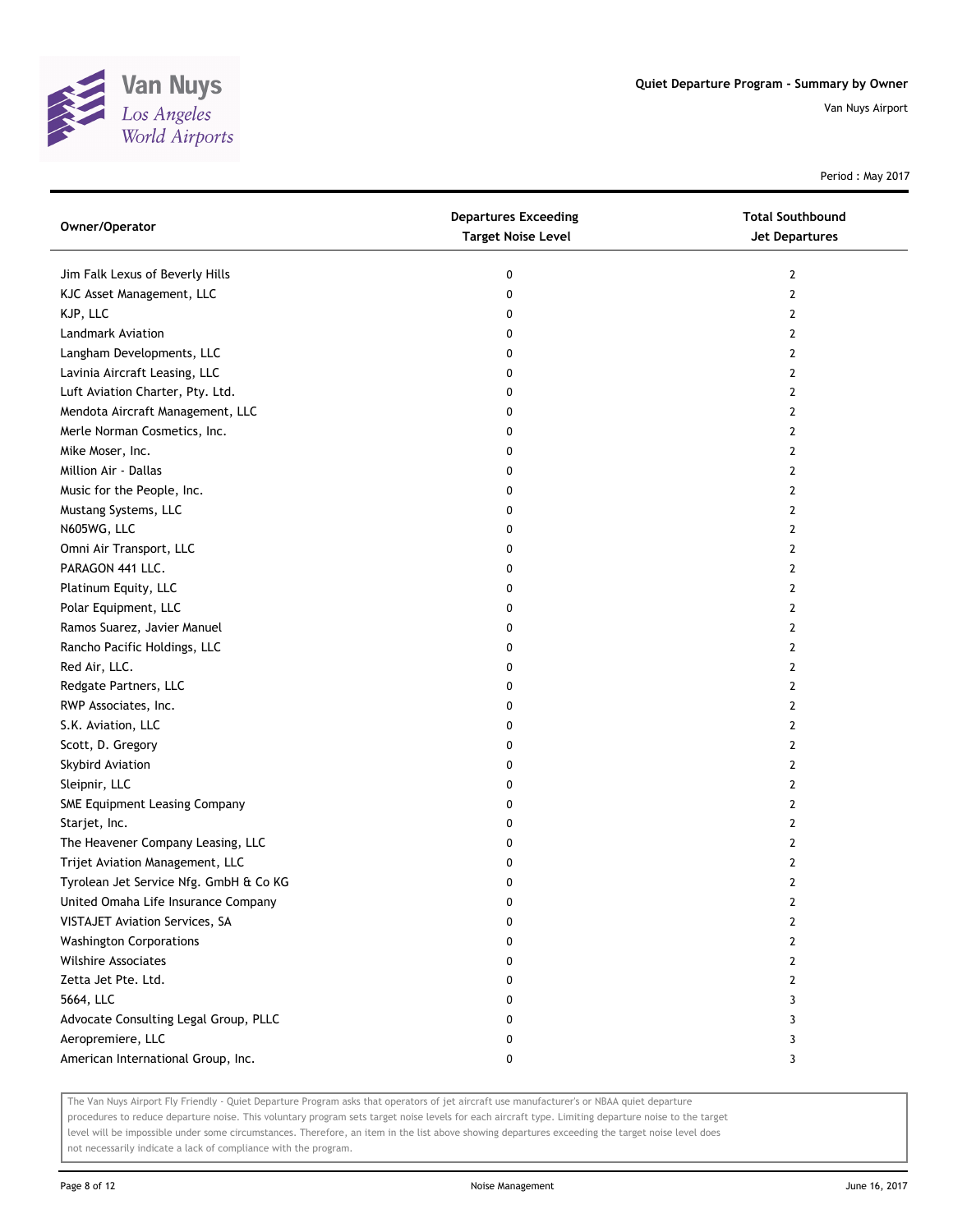

Period : May 2017

| Owner/Operator                                  | <b>Departures Exceeding</b><br><b>Target Noise Level</b> | <b>Total Southbound</b><br><b>Jet Departures</b> |
|-------------------------------------------------|----------------------------------------------------------|--------------------------------------------------|
| Aviation Leasing Group, Inc.                    | 0                                                        | 3                                                |
| Beverly Hills Exotic Collection, LLC            | 0                                                        | 3                                                |
| Bombardier Aerospace Corp                       | 0                                                        | 3                                                |
| Colony Capital, LLC                             | 0                                                        | 3                                                |
| Consolidated Investment Group, LLC              | 0                                                        | 3                                                |
| DeBartolo Property Group Flight Department      | 0                                                        | 3                                                |
| Edgewood Properties, Inc C/O JSM at Falcon, LLC | 0                                                        | 3                                                |
| ExcelAire Service, Inc.                         | 0                                                        | 3                                                |
| Felham Enterprises, Ltd.                        | 0                                                        | 3                                                |
| Globaljet NA, LLC                               | 0                                                        | 3                                                |
| <b>Guthy-Renker Corporation</b>                 | 0                                                        | 3                                                |
| Hogs Head Air I, LLC                            | 0                                                        | 3                                                |
| Jet Greene, LLC                                 | 0                                                        | 3                                                |
| Jimmy Jets, Inc.                                | 0                                                        | 3                                                |
| Kimbal Logistics, LLC                           | 0                                                        | 3                                                |
| KLBB Management Services, LLC                   | 0                                                        | 3                                                |
| Komar Aviation Group                            | 0                                                        | 3                                                |
| L bar N Aviation, LLC                           | 0                                                        | 3                                                |
| Legacy Ventures, LLC                            | 0                                                        | 3                                                |
| Leonard Green & Partners, LLC                   | 0                                                        | 3                                                |
| Mach One Air Charters, Inc.                     | 0                                                        | 3                                                |
| Moelis & Company Manager, LLC                   | 0                                                        | 3                                                |
| N800PZ, LLC                                     | 0                                                        | 3                                                |
| Nalpak Consulting, LLC                          | 0                                                        | 3                                                |
| NELSON AVIATION SERVICES LLC                    | 0                                                        | 3                                                |
| Northrop Grumman Corporation                    | 0                                                        | 3                                                |
| Occidental Petroleum Corporation                | 0                                                        | 3                                                |
| Park Air, LLC                                   | 0                                                        | 3                                                |
| Quart 2C, LLC                                   | 0                                                        | 3                                                |
| Red Wing Aeroplane Co., LLC                     | 0                                                        | 3                                                |
| Red.com                                         | 0                                                        | 3                                                |
| Santa Barbara Executive Jet                     | 0                                                        | 3                                                |
| Shearwater Air, Inc.                            |                                                          |                                                  |
| SMB Air, LLC                                    | 0                                                        | 3                                                |
| <b>Starbase Aviation</b>                        | 0                                                        | 3                                                |
| The David Geffen Company                        | 0                                                        | 3                                                |
| The Videotape Center                            | 0                                                        | 3                                                |
| Threshold Technologies, Inc.                    | 0                                                        | 3                                                |
| Travel Management Company, Ltd                  | 0                                                        | 3                                                |
| White Bay Management USVI, LLC                  | 0                                                        | 3                                                |
| Wonderful Citrus Aviation                       | 0                                                        | 3                                                |

The Van Nuys Airport Fly Friendly - Quiet Departure Program asks that operators of jet aircraft use manufacturer's or NBAA quiet departure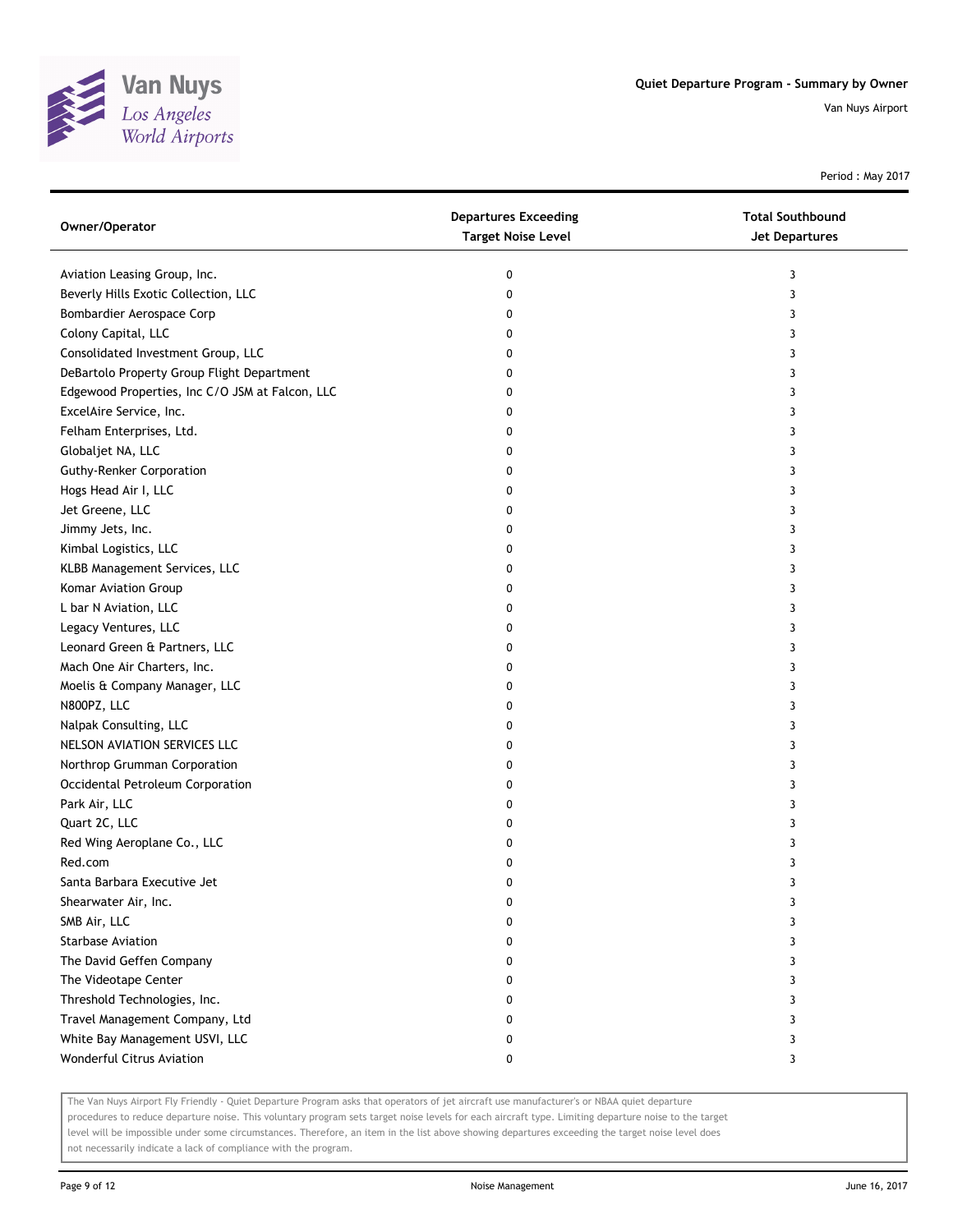

Period : May 2017

| Owner/Operator                        | <b>Departures Exceeding</b><br><b>Target Noise Level</b> | <b>Total Southbound</b><br><b>Jet Departures</b> |
|---------------------------------------|----------------------------------------------------------|--------------------------------------------------|
| Yunwei Corporate Jet Leasing Co. Ltd. | 0                                                        | 3                                                |
| 57 Aviation Services, LLC             | 0                                                        | 4                                                |
| Air Kaitar, LLC                       | 0                                                        | 4                                                |
| A-Ron Resources, LLC                  | 0                                                        | 4                                                |
| <b>BAM Aviation, LLC</b>              | 0                                                        | 4                                                |
| Broad Green Pictures, LLC             | 0                                                        | 4                                                |
| Central Management Services II LLC    | 0                                                        | 4                                                |
| FL Aviation Corp.                     | 0                                                        | 4                                                |
| Flexjets                              | 0                                                        | 4                                                |
| Flight Solutions, Inc.                | 0                                                        | 4                                                |
| <b>Grossman Company Properties</b>    | 0                                                        |                                                  |
| GunVault, Inc.                        | 0                                                        | 4                                                |
| Have Plane-Will Travel, LLC           | 0                                                        |                                                  |
| Irongate Air, LLC                     | 0                                                        |                                                  |
| Jet Aviation/Van Nuys                 | 0                                                        | 4                                                |
| Journey Aviation, LLC                 | 0                                                        | 4                                                |
| K/S Aviation, LLC                     | 0                                                        | 4                                                |
| KW Flight, LLC                        | 0                                                        | 4                                                |
| Las Vegas Jet, LLC                    | 0                                                        | 4                                                |
| Mandalay Resort Group                 | 0                                                        | 4                                                |
| Manivalva, SA                         | 0                                                        | 4                                                |
| Morningstar Partners, Ltd.            | 0                                                        | 4                                                |
| N36MU, LLC                            | 0                                                        | 4                                                |
| N702SS LLC                            | 0                                                        | 4                                                |
| NETJETS AVIATION Inc.                 | 0                                                        | 4                                                |
| Oakmont Corporation                   | 0                                                        | 4                                                |
| Passport 100, LLC                     | 0                                                        | 4                                                |
| RB Aircraft Leasing, LLC              | 0                                                        | 4                                                |
| Regency Air, LLC                      | 0                                                        | 4                                                |
| RSH Consulting, LLC                   | 0                                                        |                                                  |
| SP Aviation, Inc.                     | 0                                                        |                                                  |
| TP Aviation, LLC                      | 0                                                        | 4                                                |
| Trently Technical, LLC                | 0                                                        |                                                  |
| <b>Tull Family Trust</b>              | 0                                                        |                                                  |
| Velox Aircraft, LLC                   | 0                                                        |                                                  |
| AbbVie US, LLC                        | 0                                                        | 5                                                |
| Cinco Air Charter, LLC                | 0                                                        | 5                                                |
| Delta Private Jets                    | 0                                                        | 5                                                |
| Friedkin Aviation, Inc.               | 0                                                        | 5                                                |
| Hollister Aviation, LLC               | 0                                                        | 5                                                |
| Jet Set Aircraft, Inc.                | 0                                                        | 5                                                |

The Van Nuys Airport Fly Friendly - Quiet Departure Program asks that operators of jet aircraft use manufacturer's or NBAA quiet departure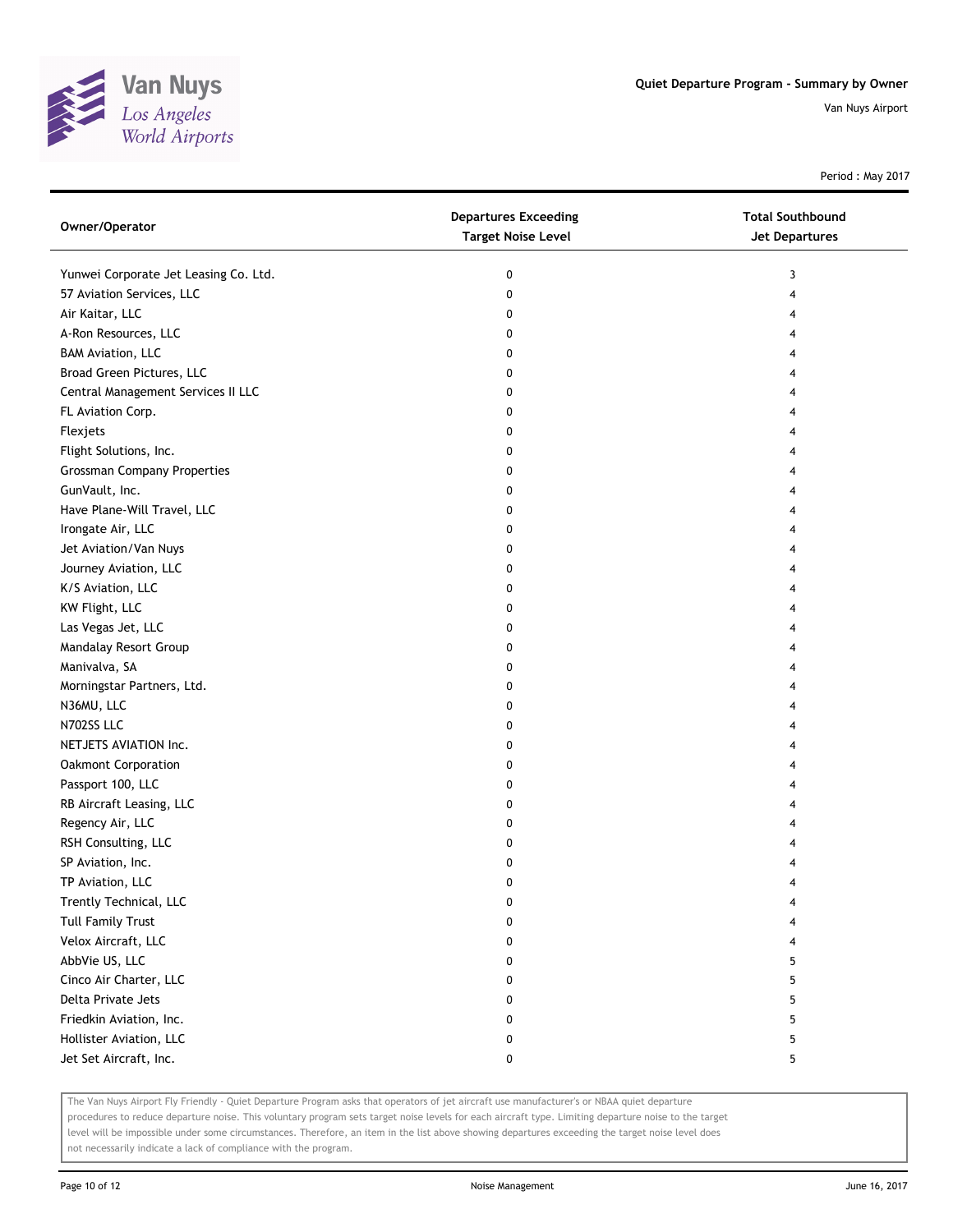

Period : May 2017

| Owner/Operator                           | <b>Departures Exceeding</b><br><b>Target Noise Level</b> | <b>Total Southbound</b><br><b>Jet Departures</b> |
|------------------------------------------|----------------------------------------------------------|--------------------------------------------------|
| Jet Source Charter, Inc.                 | 0                                                        | 5                                                |
| Meridian Air Charter                     | 0                                                        | 5                                                |
| NantWorks, LLC                           | 0                                                        | 5                                                |
| Paragon Transport Management, LLC        | 0                                                        | 5                                                |
| Pilgrim Enterprises C/O Castle & Cook    | 0                                                        | 5                                                |
| Sky River Consulting, LLC                | 0                                                        | 5                                                |
| Space Exploration Technologies, Corp.    | 0                                                        | 5                                                |
| <b>STA Jets</b>                          | 0                                                        | 5                                                |
| Westfield Aviation, Inc. Pty. Ltd.       | 0                                                        | 5                                                |
| Airbar, LLC                              | 0                                                        | 6                                                |
| Avalon Capital Group, LLC                | 0                                                        | 6                                                |
| Blue Sky 45, LLC                         | 0                                                        | 6                                                |
| Concord Hospitality Enterprises Company  | 0                                                        | 6                                                |
| Flexjet, LLC                             | 0                                                        | 6                                                |
| Leveled Wings, LLC                       | 0                                                        | 6                                                |
| MT Holding Corp.                         | 0                                                        | 6                                                |
| <b>NVJETS</b>                            | 0                                                        | 6                                                |
| Penske Jet, Inc.                         | 0                                                        | 6                                                |
| Windsor Jet Management                   | 0                                                        | 6                                                |
| Biotab Nutraceuticals, Inc               | 0                                                        | 7                                                |
| Caesars Entertainment Operating Co., Inc | 0                                                        | 7                                                |
| Channel Island Aviation, Inc.            | 0                                                        | $\overline{7}$                                   |
| Latitude 33 Aviation LLC                 | 0                                                        | 7                                                |
| Paramount Pictures Corporation           | 0                                                        | 7                                                |
| Sands Aviation, LLC                      | 0                                                        | 7                                                |
| Watch Hill Capital, LLC                  | 0                                                        | 7                                                |
| Zetta Jet                                | 0                                                        | 7                                                |
| Air Lease Corporation                    | 0                                                        | 8                                                |
| Presidential Aviation, Inc.              | 0                                                        | 8                                                |
| Raspberry Consulting, LLC                | 0                                                        | 8                                                |
| Talon Air, Inc.                          | 0                                                        | 8                                                |
| <b>Tutor-Saliba Corporation</b>          | 0                                                        | 8                                                |
| <b>Cirrus Aviation Services</b>          | 0                                                        |                                                  |
| <b>Flight Options</b>                    | 0                                                        | 9                                                |
| FltPlan.com                              | 0                                                        | 9                                                |
| Mountain Aviation, Inc.                  | 0                                                        | 9                                                |
| Priester Aviation, LLC                   | 0                                                        | 9                                                |
| Worldwide Jet Charter, LLC               | 0                                                        | 9                                                |
| Executive Jet Management, Inc.           | 0                                                        | 10                                               |
| Gama Charters, Inc.                      | 0                                                        | 10                                               |
| West Coast Charters, LLC                 | 0                                                        | 10                                               |

The Van Nuys Airport Fly Friendly - Quiet Departure Program asks that operators of jet aircraft use manufacturer's or NBAA quiet departure